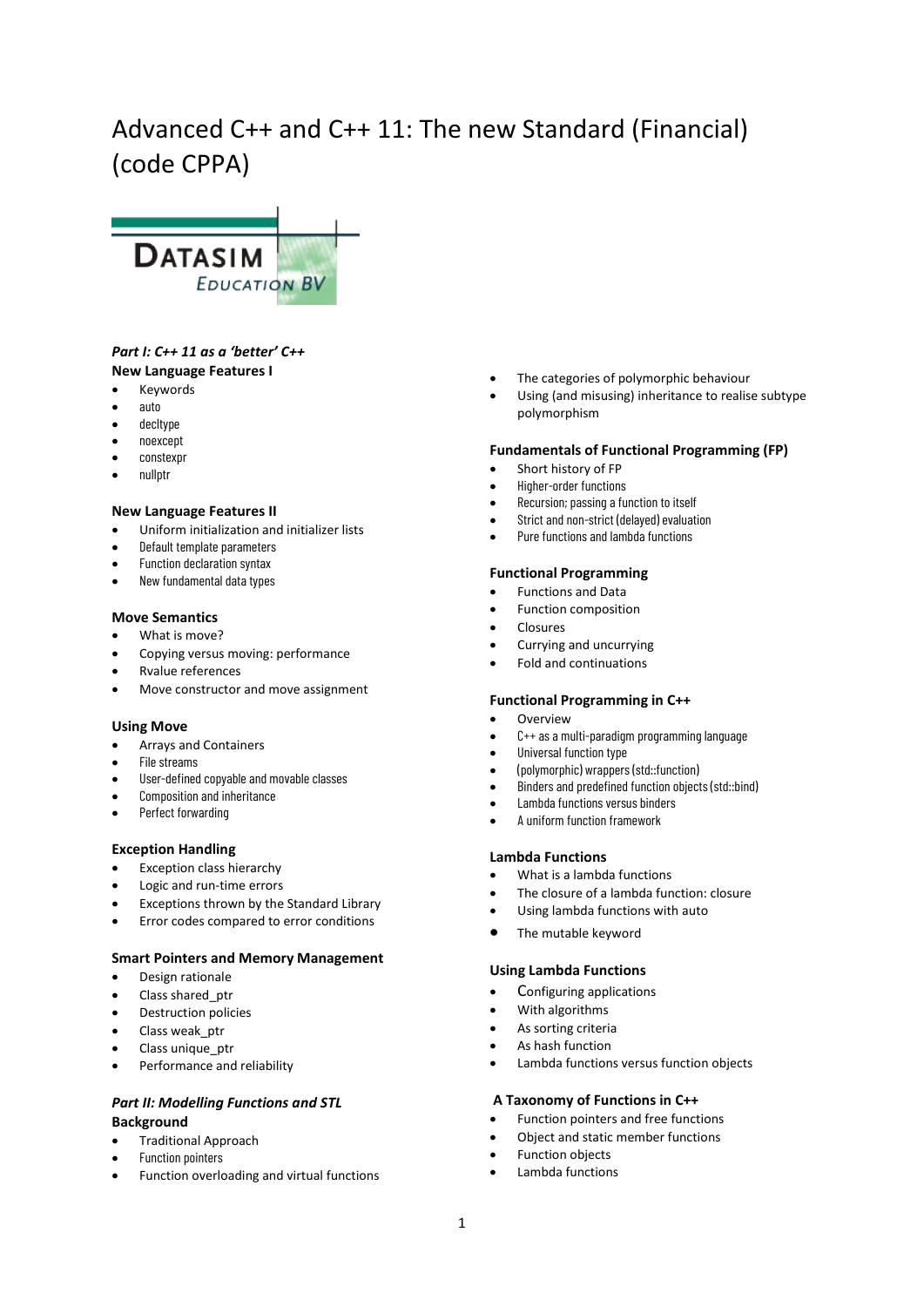• Events and signals (Boost *signals2* library)

# *Part III: Data Structures and STL Review of STL*

- **Containers**
- Sequence containers
- Associative containers
- Unordered containers
- Container adapters
- User-defined containers

# **Hashing**

- Hash function and hash table
- Categories of hash function
- Creating custom hash
- **Applications**

# **Boost Heap**

- Heap ADT
- Variants (Fibonacci, skew, priority queue, etc.)
- Heap and computational efficiency
- Boost Heap versus STL heap

# **Unordered Containers**

- Differences with (ordered) associative containers
- Abilities of unordered containers
- Complexity analysis
- Integration with STL and other Boost libraries
- The Bucket interface

## **Tuples**

- Modelling n-tuples (pair is a 2-tuple)
- Using tuples as function arguments and return types
- Accessing the elements of a tuple
- Advantages and applications of tuples

## **Fixed-sized Arrays std:array<>**

- Why do we need std:array <> ?
- Operations and abilities
- Using arrays as C-Style arrays
- Combining arrays and tuples

#### *Part IV: Other Libraries* **Clocks and Timers**

- Overview of Chrono library
- Duration and timepoint
- Clocks
- Date and time functions

# **Regular Expressions (Regex)**

- Regex
- Match and Search Interface
- **Subexpressions**
- Regex iterators and token iterators
- Replacing regular expressions
- Flags and expressions

# **Random Numbers and Statistical Distributions**

- What are random and pseudo-random numbers?
- Engines and distributions in C++
- Basic engines, engine adapters; adapters with predefined parameters
- Categories of distributions
- Examples and applications

# **Concurrency Fundamentals**

- Threads in C++; properties
- Promises and return arguments
- Threads in detail
- Mutexes and locks

## **Advanced Concurrency**

- Synchronisation and condition variables
- Futures and async()
- Launch policies
- Waiting and polling
- Example: Producer-Consumer pattern

# *Part V: C++ 11 Application Design*

# **Advanced Templates**

- Partial specialization
- Dynamic versus static polymorphism
- Generic programming
- Variadic templates
- Alias templates (template typedef)
- Generic lambda functions

# **Using C++ 11 in Applications: Epilogue**

- Design patterns revisited and reengineered
- Multi-paradigm design in C++
- Software layering
- Software components
- Software assembly process

# **C++ 14 …**

- Minor bug fixes and enhancements
- Generic lambdas and lambda captures expressions
- Function return type deduction for all kinds of function
- Aggregate member initialization
- New standard library features

# **Your Trainer**

Daniel J. Duffy started the company Datasim in 1987 to promote C++ as a new object-oriented language for developing applications in the roles of developer, architect and requirements analyst to help clients design and analyse software systems for Computer Aided Design (CAD), process control and hardware-software systems, logistics, holography (optical technology) and computational finance. He used a combination of top-down functional decomposition and bottom-up objectoriented programming techniques to create stable and extendible applications (for a discussion, see Duffy 2004 where we have grouped applications into domain categories). Previous to Datasim he worked on engineering applications in oil and gas and semiconductor industries using a range of